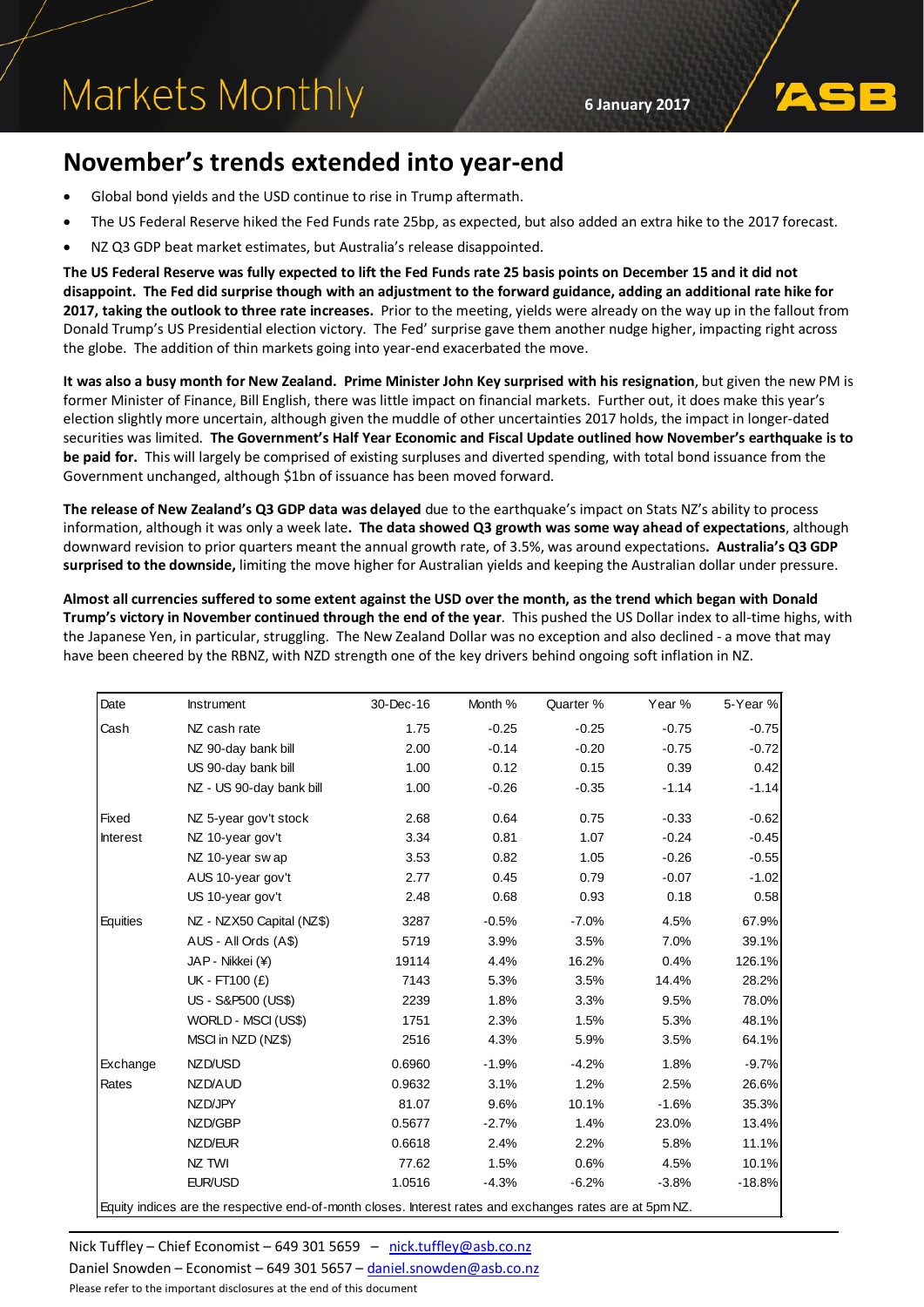#### **Cash**

**With no RBNZ meeting in December, the main action was in the US where the Federal Reserve lifted the Fed Funds rate 25bp, although this was 100% priced in. The surprise came with an additional rate hike being added to the 2017 forecast, taking it to 3 from 2.**

RBNZ Governor Wheeler did deliver a speech titled "Some Thoughts on NZ's Economic Expansion" but impact was limited. The RBNZ said it expects the economy to continue growing strongly over the next 18 months, with the main risks sitting in the NZ housing market and global shocks. The RBNZ remained comfortable that interest rates are now low enough. Term deposit rates did climb though, as banks seek to encourage deposit growth amid firm competition.

#### **Elsewhere there was no change from the Reserve Bank of Australia, but the European Central Bank did extend its bond-buying programme.**

#### **Fixed interest**

**Bond yields continued to march higher through December, extending November's trend.** This trend has been supported by continued rhetoric from US President-elect Trump, who, if anything, indicated even more fiscal stimulus is in the pipeline once he takes the hot-seat on January 20.

**The lift in US bond yields dragged global interest rates higher right across the curve**. In New Zealand, the effect was more than enough to offset the RBNZ's November Official Cash Rate (OCR) cut. Indeed, market pricing for the NZ OCR moved dramatically to suggest rate hikes are expected in 2017 and 2018. An increase in mortgage-fixing demand has also added support to yields. Meanwhile, extremely thin liquidity at the end of the calendar year may have exacerbated market moves during this period.

Australian yields lagged NZ moves a touch, with the soft Australian Q3 GDP result keeping RBA rate hike talk firmly some way down the track.

#### **Equities**

**The spur given to US equities by Donald Trump's unexpected victory in November continued in December, pushing the Dow Jones close to, but not through, the 20,000 level.** US domestic stocks were again top of the pile, with technology shares trailing a touch.

**The lift in US equities filtered through global equity markets, much as the moves in global yields did.** UK stocks continued to rise as well, aided by the low value of the Pound, inflating the value of offshore earnings. However, the longer-term outlook for the UK remains uncertain due to Brexit.

**The NZX50 had another difficult month, down 0.5%, taking the quarter's move to -7.0%.** This after the stellar start to the year, but there was no one specific event that generated the correction and it is worth highlighting the longer-term economic outlook for NZ remains upbeat.

#### **Exchange rates**

**More USD strength was the general theme of December**, with the currency aided by the US Federal Reserve adding another rate hike to its 2017 forecast, surprising many. This pushed the US Dollar index to record highs a number of times during December, to the detriment of almost all other currencies. The British Pound suffered the least of the major currencies, as UK economic data continues to hold up post-Brexit, although that is not expected to last.

**The NZD, like its peers, moved lower vs. the USD, but elsewhere was fairly buoyant**. This was especially the case against the Australian Dollar, which was undermined by the soft Australian Q3 GDP result. NZD/JPY also moved higher, with the Yen still suffering in the aftermath of the US election result. The Euro also had a difficult month, with the political fallout and uncertainty from the Italian Referendum result doing much of the damage.



#### **SHARE INDICES**